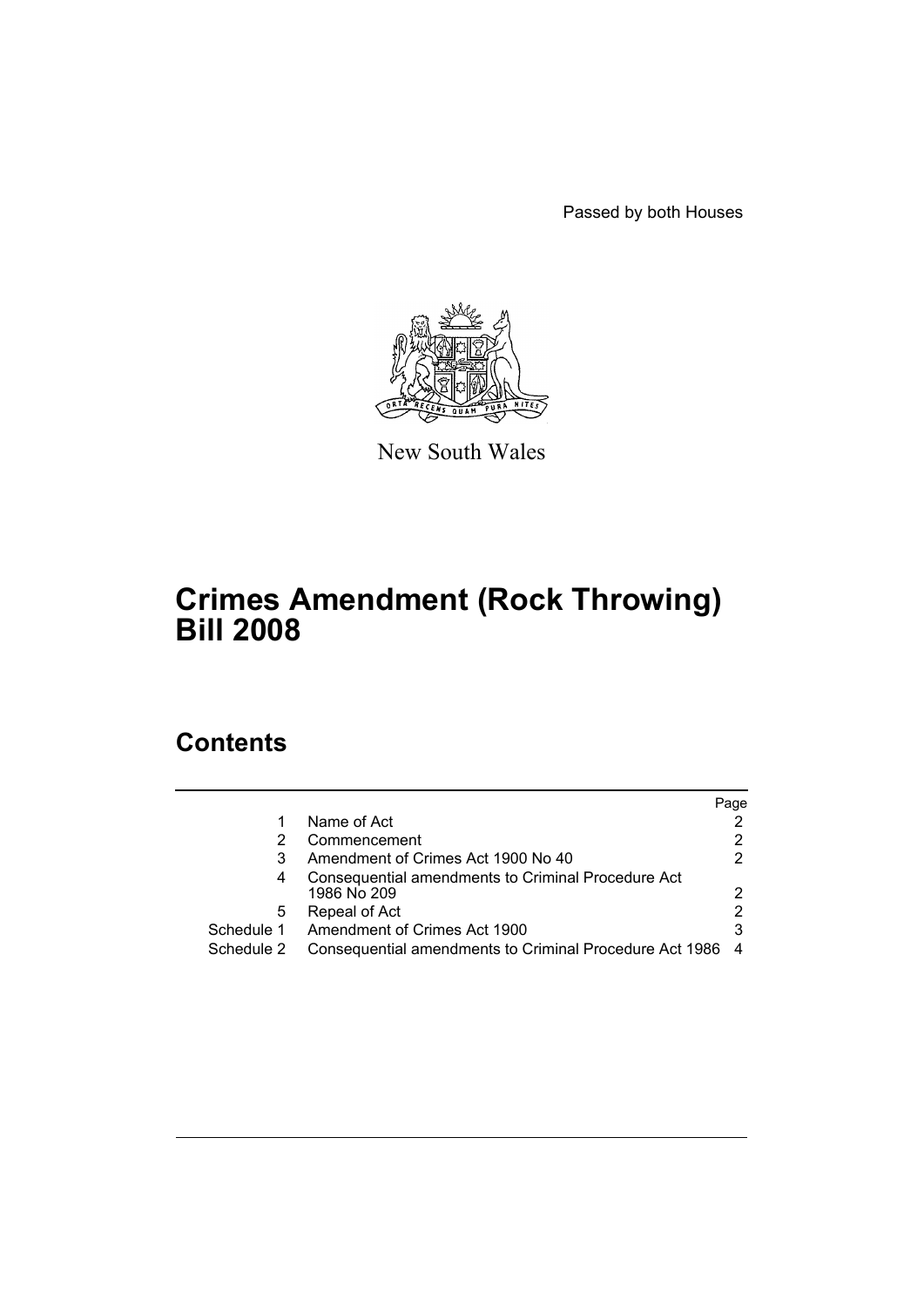*I certify that this PUBLIC BILL, which originated in the LEGISLATIVE COUNCIL, has finally passed the LEGISLATIVE COUNCIL and the LEGISLATIVE ASSEMBLY of NEW SOUTH WALES.*

*Legislative Council 2008* *Clerk of the Parliaments*



New South Wales

# **Crimes Amendment (Rock Throwing) Bill 2008**

Act No , 2008

An Act to amend the *Crimes Act 1900* with respect to the throwing of rocks and other objects at vehicles and vessels; and to make consequential amendments to the *Criminal Procedure Act 1986*.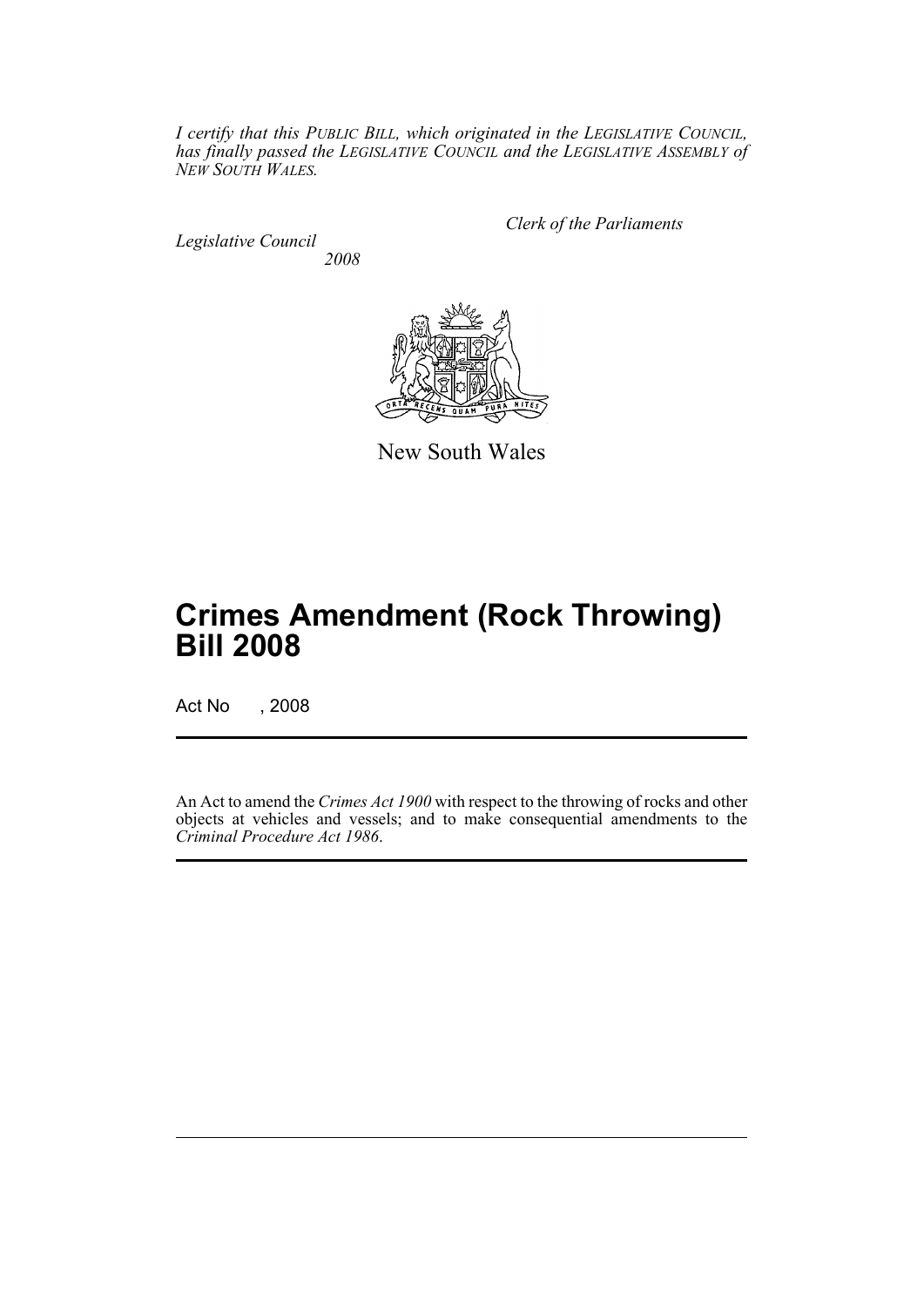#### <span id="page-2-0"></span>**The Legislature of New South Wales enacts:**

#### **1 Name of Act**

This Act is the *Crimes Amendment (Rock Throwing) Act 2008*.

#### <span id="page-2-1"></span>**2 Commencement**

This Act commences on a day to be appointed by proclamation.

#### <span id="page-2-2"></span>**3 Amendment of Crimes Act 1900 No 40**

The *Crimes Act 1900* is amended as set out in Schedule 1.

<span id="page-2-3"></span>**4 Consequential amendments to Criminal Procedure Act 1986 No 209**

The *Criminal Procedure Act 1986* is amended as set out in Schedule 2.

#### <span id="page-2-4"></span>**5 Repeal of Act**

- (1) This Act is repealed on the day following the day on which this Act commences.
- (2) The repeal of this Act does not, because of the operation of section 30 of the *Interpretation Act 1987*, affect any amendment made by this Act.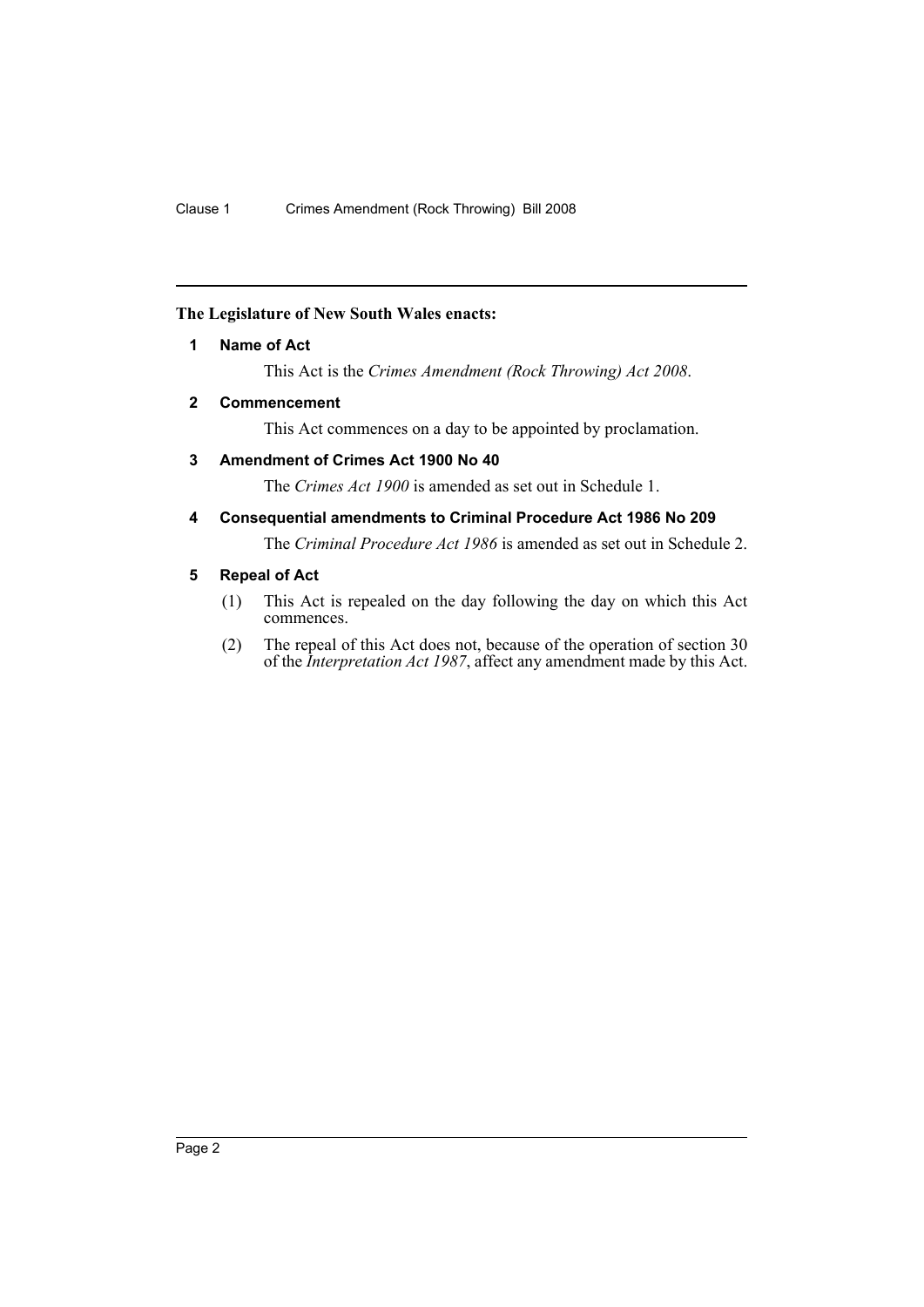Crimes Amendment (Rock Throwing) Bill 2008

Amendment of Crimes Act 1900 New York 1900 Network 1900 Schedule 1

### <span id="page-3-0"></span>**Schedule 1 Amendment of Crimes Act 1900**

(Section 3)

#### **Section 49A**

Insert after section 49:

#### **49A Throwing rocks and other objects at vehicles and vessels**

- (1) A person is guilty of an offence if:
	- (a) the person intentionally throws an object at, or drops an object on or towards, a vehicle or vessel that is on any road, railway or navigable waters, and
	- (b) there is a person in the vehicle or vessel, and

(c) the conduct risks the safety of any person. Maximum penalty: Imprisonment for 5 years.

- (2) This section extends to a vehicle or vessel that is stationary at the time that the object is thrown or dropped.
- (3) In the prosecution of an offence under this section, it is not necessary to prove:
	- (a) that the accused was aware that his or her conduct risked the safety of any person, or
	- (b) that the object made contact with the vehicle or vessel.
- (4) In this section:

*road* means a road or road related area within the meaning of the *Road Transport (General) Act 2005*.

*throw* includes propel.

*vehicle* includes:

- (a) a motor vehicle, and
- (b) a train or tram, and
- (c) a bicycle, and
- (d) a vehicle drawn by an animal or an animal ridden by a person.